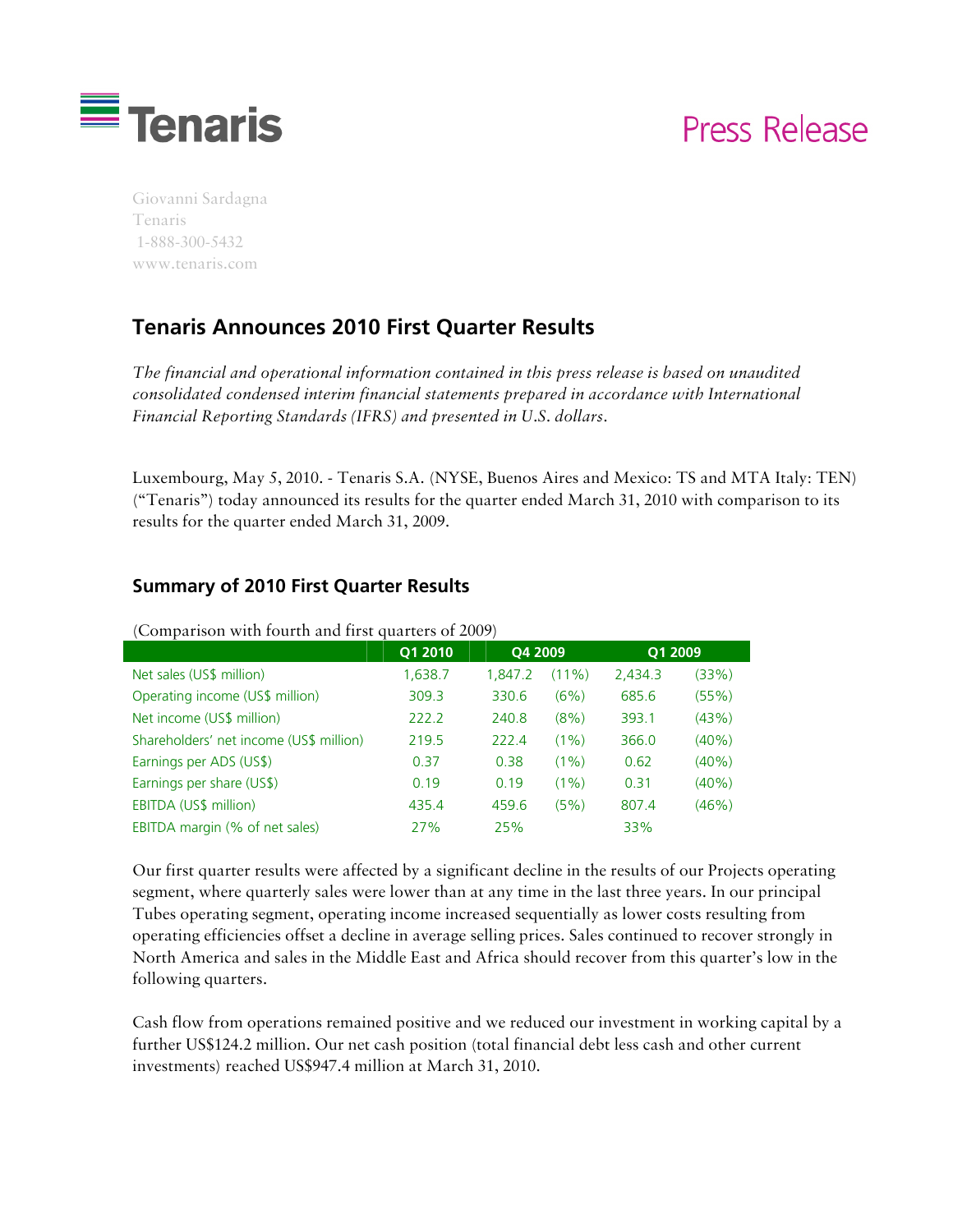#### **Market Background and Outlook**

During the first quarter of 2010, global oil prices remained stable with an upwards tendency supporting investment activity in most regions. North American gas prices, however, have continued to fluctuate at relatively low levels and declined towards the end of the quarter reflecting prolific levels of production in shale gas fields.

Drilling activity, as measured by the count of active drilling rigs published by Baker Hughes, has increased both in international markets and in North America. The international rig count in the first quarter increased 5% over that of the fourth quarter of 2009 and the US and Canadian rig counts for the first quarter were 21% and 69% higher respectively than the corresponding rig counts for the fourth quarter of 2009.

With activity levels recovering and inventories at more reasonable levels, we expect sales in our Tubes operating segment in the coming quarters to increase in most regions, particularly in North America and the Middle East and Africa. Sales in our Projects segment, however, will continue to be affected by low shipment levels in the following two quarters but should recover in the fourth quarter.

Steelmaking raw material and steel costs have risen significantly in the year to date. Iron ore prices have risen particularly strongly. Major steelmakers have accepted quarterly pricing of iron ore in accordance with spot market prices putting an end to 40 years of annual contract pricing. This is likely to lead to increased volatility in raw material prices. Pipe prices are also increasing but so far not at the same rate as raw material increases. Nevertheless, we expect that pipe prices will continue to increase and that we will be able to maintain our operating margins throughout the year.

#### **Annual General Meeting of Shareholders**

The annual general meeting of shareholders of the Company will take place at 11:00 am on June 2, 2010 in Luxembourg. The notice and agenda for the meeting, the shareholder meeting brochure and proxy statement together with the Company's 2009 annual report can be downloaded from our website at www.tenaris.com/investors and may be obtained on request by calling (352) 26-47-89-78 (within Luxembourg),  $1-800-555-2470$  (within the USA) or  $+1-267-468-0786$  (within any other jurisdiction).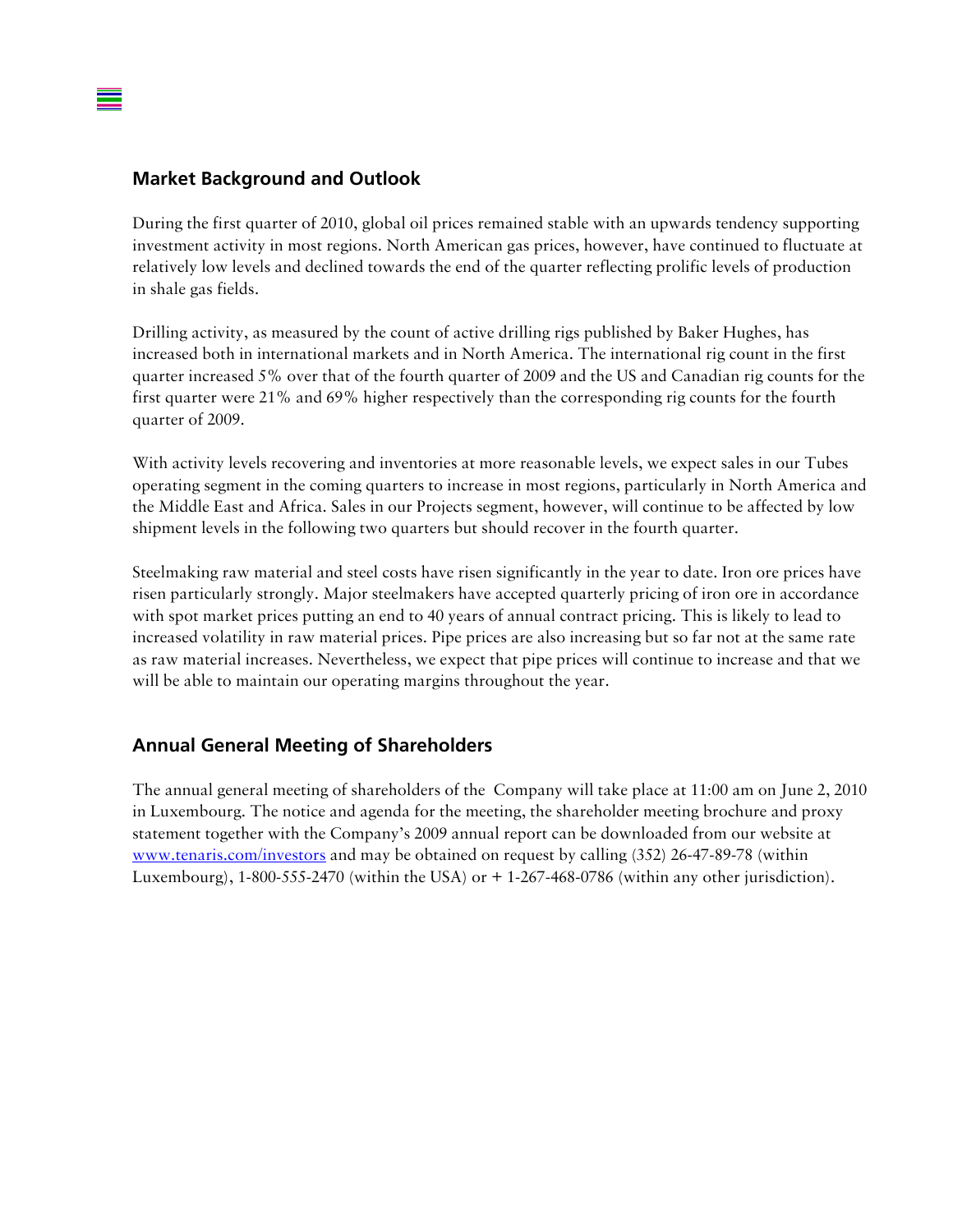

| <b>Sales volume (metric tons)</b> | Q1 2010 | Q1 2009 | Increase/(Decrease) |
|-----------------------------------|---------|---------|---------------------|
| Tubes – Seamless                  | 467,000 | 579,000 | (19%)               |
| Tubes - Welded                    | 139,000 | 110,000 | 26%                 |
| Tubes - Total                     | 606,000 | 689,000 | (12%)               |
| Projects - Welded                 | 34,000  | 84,000  | $(60\%)$            |
| Total                             | 640,000 | 773,000 | (17%)               |
|                                   |         |         |                     |
| <b>Tubes</b>                      | Q1 2010 | Q1 2009 | Increase/(Decrease) |
| Net sales (\$ million)            |         |         |                     |
| North America                     | 676.4   | 1,015.8 | (33%)               |
| South America                     | 203.0   | 249.3   | (19%)               |
| Europe                            | 199.3   | 262.6   | (24%)               |
| Middle East & Africa              | 249.3   | 395.3   | (37%)               |
| Far East & Oceania                | 82.4    | 167.6   | $(51\%)$            |
| Total net sales                   | 1,410.4 | 2,090.6 | (33%)               |
| Cost of sales (% of sales)        | 59%     | 53%     |                     |
| Operating income (\$ million)     | 279.1   | 641.3   | (56%)               |
| Operating income (% of sales)     | 20%     | 31%     |                     |

**Net sales of tubular products and services** decreased 33% to US\$1,410.4 million in the first quarter of 2010, compared to US\$2,090.6 million in the first quarter of 2009, reflecting a 12% reduction in sales volumes and a 23% reduction in average selling prices. In North America, sales declined in spite of higher demand for OCTG products due to lower selling prices and reduced demand for line pipe and mechanical products. Sales in South America were affected by lower demand in Venezuela and lower prices throughout the region. In Europe, although demand for mechanical tubes increased, sales were affected by lower prices and lower demand from energy related sectors. Sales in the Middle East and Africa were affected by lower shipments of OCTG and line pipe products. Sales in the Far East & Oceania were affected by lower shipments and lower prices throughout the region.

| <b>Projects</b>               | O1 2010 | O1 2009 | Increase/(Decrease) |
|-------------------------------|---------|---------|---------------------|
| Net sales (\$ million)        | 93.2    | 222.2   | (58%)               |
| Cost of sales (% of sales)    | 68%     | 70%     |                     |
| Operating income (\$ million) | 8.5     | 49.0    | (83%)               |
| Operating income (% of sales) | 9%      | 22%     |                     |

**Net sales of pipes for pipeline projects** decreased 58% to US\$93.2 million in the first quarter of 2010, compared to US\$222.2 million in the first quarter of 2009, reflecting a lower level of shipments to gas and other pipeline projects in Brazil and Argentina. The decline in operating margin reflected the very low level of shipments during the quarter.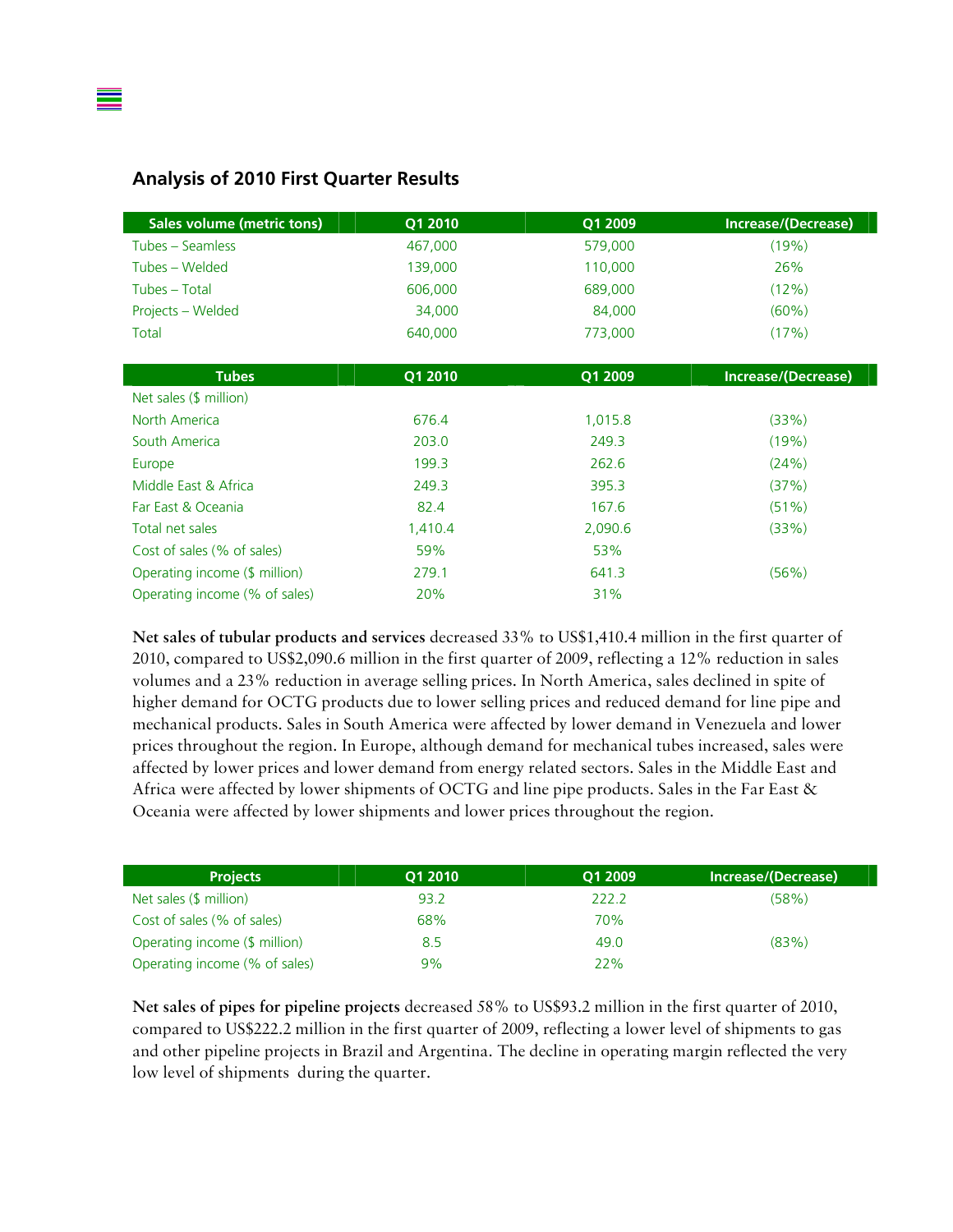| <b>Others</b>                 | O1 2010 | O1 2009 | Increase/(Decrease) |
|-------------------------------|---------|---------|---------------------|
| Net sales (\$ million)        | 135.1   | 121.5   | 11%                 |
| Cost of sales (% of sales)    | 73%     | 90%     |                     |
| Operating income (\$ million) | 21.7    | (4.7)   | 562%                |
| Operating income (% of sales) | 16%     | (4%)    |                     |

**Net sales of other products and services** increased 11% to US\$135.1 million in the first quarter of 2010, compared to US\$121.5 million in the first quarter of 2009. Operating margins recovered as sales increased and our electric conduit business in the USA returned to profit.

**Selling, general and administrative expenses**, or SG&A, increased as a percentage of net sales to 21.2% in the quarter ended March 31, 2010 compared to 15.9% in the corresponding quarter of 2009, mainly due to the effect of fixed expenses on lower revenues.

**Net interest expenses** decreased to US\$12.9 million in the first quarter of 2010 compared to US\$34.6 million in the same period of 2009.

**Other financial results** generated a gain of US\$7.7 million during the first quarter of 2010, compared to a loss of US\$36.4 million during the first quarter of 2009. These results largely reflect gains and losses on net foreign exchange transactions and the fair value of derivative instruments and are partially offset by changes to our net equity position. These gains and losses are mainly attributable to variations in the exchange rates between our subsidiaries' functional currencies (other than the US dollar) and the US dollar in accordance with IFRS.

**Equity in earnings of associated companies** generated a gain of US\$23.5 million in the first quarter of 2010, compared to a loss of US\$8.6 million in the first quarter of 2009. These results were derived mainly from our equity investment in Ternium (NYSE:TX).

**Income tax charges** totaled US\$105.4 million in the first quarter of 2010, equivalent to 35% of income from continuing operations before equity in earnings of associated companies and income tax, compared to US\$205.1 million, or 33% of income before equity in earnings of associated companies and income tax, in the first quarter of 2009. The income tax rate for our Mexican operations has increased during 2010 and this is likely to be reflected in a higher overall tax rate for the Company.

**Income attributable to minority interest** was US\$2.7 million in the first quarter of 2010, compared to US\$27.0 million in the corresponding quarter of 2009.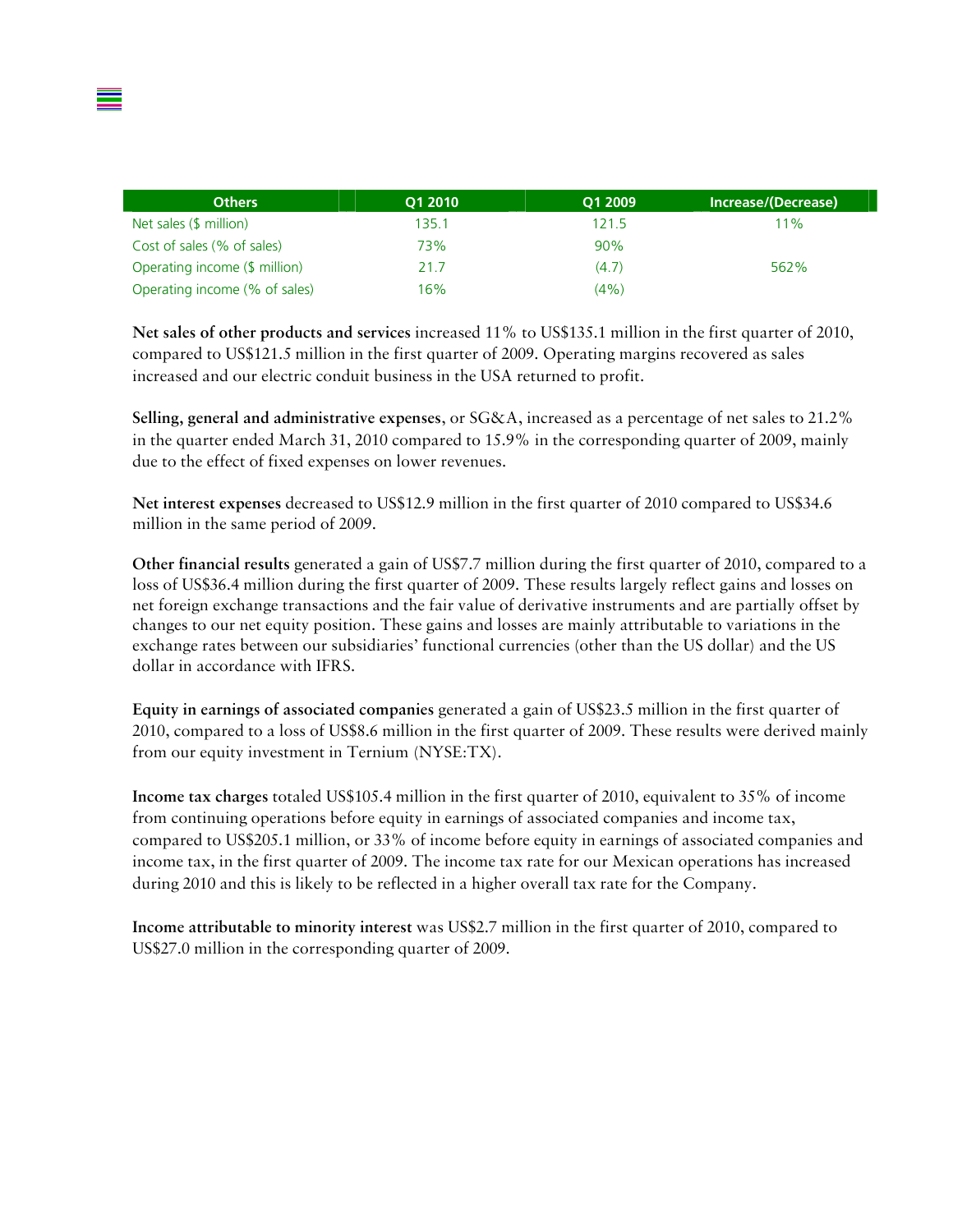#### **Cash Flow and Liquidity**

Net cash provided by operations during the first quarter of 2010 was US\$436.3 million, compared to US\$763.4 million in the first quarter of 2009. Working capital decreased by US\$124.2 million during the quarter.

Capital expenditures amounted to US\$158.0 million for the first quarter of 2010, compared to US\$119.8 million in the first quarter of 2009. Our capital expenditures are likely to continue to increase during the year reflecting the progress of our new rolling mill in Mexico, and increased investments throughout our industrial system.

During the first quarter of 2010, our net cash position (total financial debt less cash and other current investments) increased by US\$271.6 million to reach US\$947.4 million at March 31, 2010.

#### **Registered Major Holders**

On May 5, 2010, Aberdeen Asset Management PLC's Fund Management Operating Subsidiaries informed Tenaris, pursuant to the Luxembourg Transparency Law, that as of April 30, 2010, it is deemed to be the beneficial owner of 59,077,316 ordinary shares of Tenaris, par value U.S.\$ 1.00 per share, representing 5.0% of Tenaris's issued and outstanding capital and votes.

*Some of the statements contained in this press release are "forward-looking statements". Forwardlooking statements are based on management's current views and assumptions and involve known and unknown risks that could cause actual results, performance or events to differ materially from those expressed or implied by those statements. These risks include but are not limited to risks arising from uncertainties as to future oil and gas prices and their impact on investment programs by oil and gas companies.*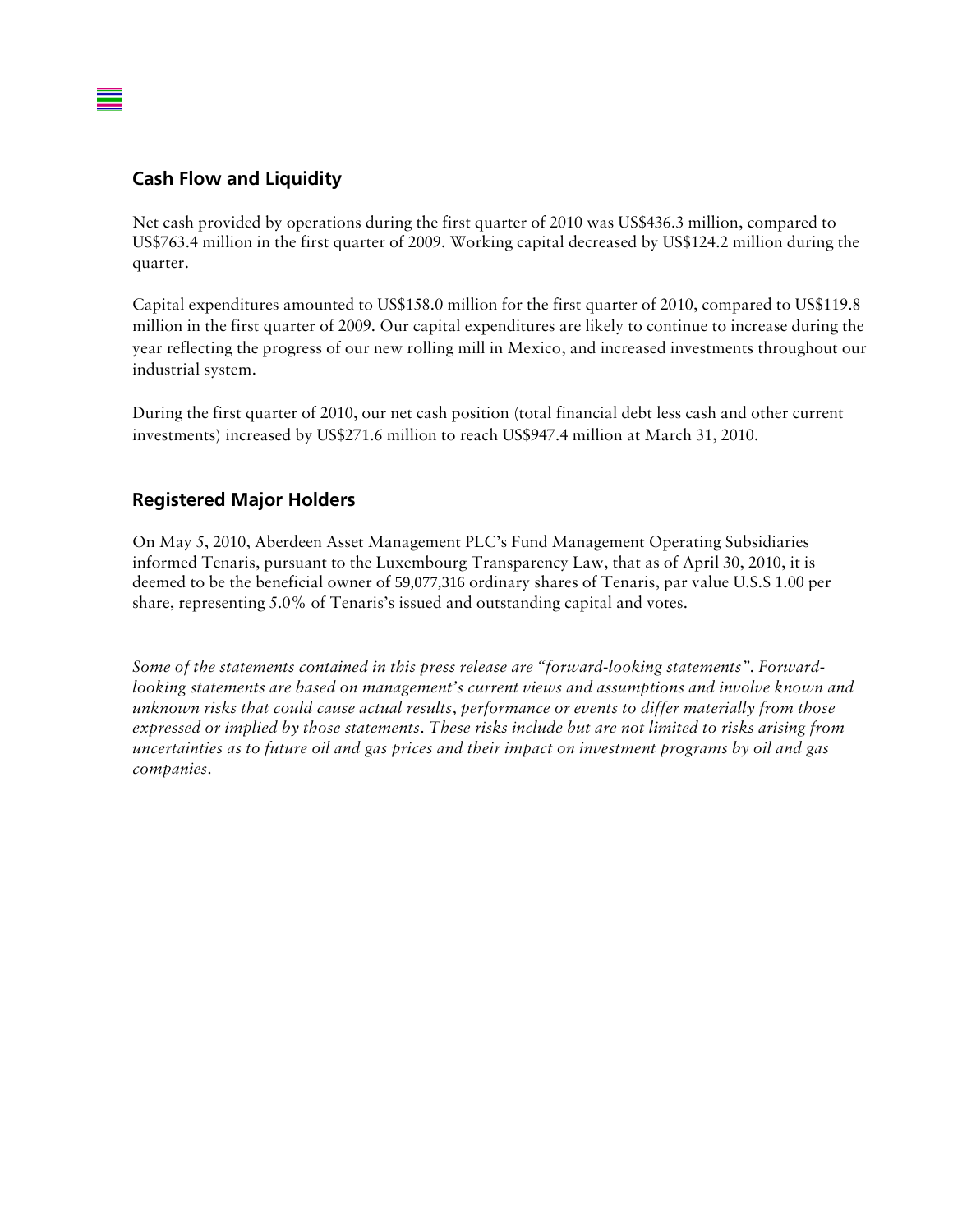## Consolidated Condensed Interim Income Statement

 $\equiv$ 

| (all amounts in thousands of U.S. dollars, unless otherwise stated) | Three-month period ended<br>March 31, |               |  |
|---------------------------------------------------------------------|---------------------------------------|---------------|--|
|                                                                     | 2010                                  | 2009          |  |
| <b>Continuing operations</b>                                        | (Unaudited)                           |               |  |
| Net sales                                                           | 1,638,721                             | 2,434,288     |  |
| Cost of sales                                                       | (987, 043)                            | (1, 363, 312) |  |
| <b>Gross profit</b>                                                 | 651,678                               | 1,070,976     |  |
| Selling, general and administrative expenses                        | (347, 387)                            | (387,080)     |  |
| Other operating income (expense), net                               | 5,049                                 | 1,746         |  |
| <b>Operating income</b>                                             | 309,340                               | 685,642       |  |
| Interest income                                                     | 7,148                                 | 4,574         |  |
| Interest expense                                                    | (20, 069)                             | (39, 147)     |  |
| Other financial results                                             | 7,691                                 | (36, 359)     |  |
| Income before equity in earnings of associated companies and        |                                       |               |  |
| income tax                                                          | 304,110                               | 614,710       |  |
| Equity in earnings (losses) of associated companies                 | 23,526                                | (8, 579)      |  |
| Income before income tax                                            | 327,636                               | 606,131       |  |
| Income tax                                                          | (105, 426)                            | (205, 074)    |  |
| Income for continuing operations                                    | 222,210                               | 401,057       |  |
| <b>Discontinued operations</b>                                      |                                       |               |  |
| Result for discontinued operations                                  |                                       | (7, 962)      |  |
| Income for the period                                               | 222,210                               | 393,095       |  |
| Attributable to:                                                    |                                       |               |  |
| Equity holders of the Company                                       | 219,549                               | 366,047       |  |
| Minority interest                                                   | 2,661                                 | 27,048        |  |
|                                                                     | 222,210                               | 393,095       |  |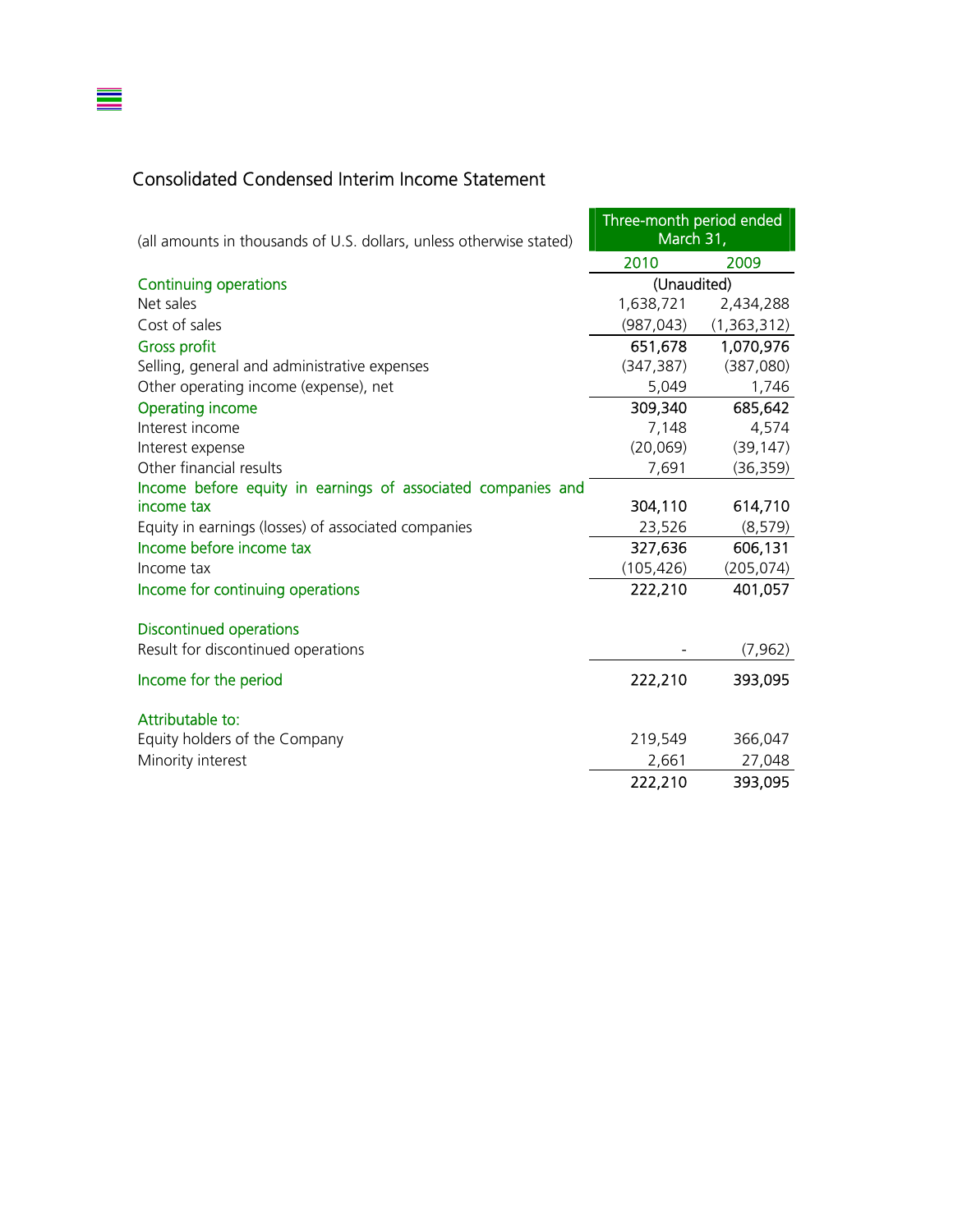## Consolidated Condensed Interim Statement of Financial Position

≣

| (all amounts in thousands of U.S. dollars) | At March 31, 2010<br>(Unaudited) |            | At December 31, 2009 |            |
|--------------------------------------------|----------------------------------|------------|----------------------|------------|
| <b>ASSETS</b>                              |                                  |            |                      |            |
| Non-current assets                         |                                  |            |                      |            |
| Property, plant and equipment, net         | 3,323,522                        |            | 3,254,587            |            |
| Intangible assets, net                     | 3,635,435                        |            | 3,670,920            |            |
| Investments in associated companies        | 631,410                          |            | 602,572              |            |
| Other investments                          | 33,299                           |            | 34,167               |            |
| Deferred tax assets                        | 203,426                          |            | 197,603              |            |
| Receivables                                | 102,205                          | 7,929,297  | 101,618              | 7,861,467  |
| <b>Current assets</b>                      |                                  |            |                      |            |
| Inventories                                | 1,820,265                        |            | 1,687,059            |            |
| Receivables and prepayments                | 225,421                          |            | 220,124              |            |
| Current tax assets                         | 194,079                          |            | 260,280              |            |
| Trade receivables                          | 1,170,072                        |            | 1,310,302            |            |
| Available for sale assets                  | 21,572                           |            | 21,572               |            |
| Other investments                          | 645,780                          |            | 579,675              |            |
| Cash and cash equivalents                  | 1,631,919                        | 5,709,108  | 1,542,829            | 5,621,841  |
|                                            |                                  |            |                      |            |
| <b>Total assets</b>                        |                                  | 13,638,405 |                      | 13,483,308 |
| <b>EQUITY</b>                              |                                  |            |                      |            |
| Capital and reserves attributable to the   |                                  |            |                      |            |
| Company's equity holders                   |                                  | 9,322,599  |                      | 9,092,164  |
| Minority interest                          |                                  | 619,934    |                      | 628,672    |
| <b>Total equity</b>                        |                                  | 9,942,533  |                      | 9,720,836  |
| <b>LIABILITIES</b>                         |                                  |            |                      |            |
| Non-current liabilities                    |                                  |            |                      |            |
| <b>Borrowings</b>                          | 653,770                          |            | 655,181              |            |
| Deferred tax liabilities                   | 839,869                          |            | 860,787              |            |
| Other liabilities                          | 196,845                          |            | 192,467              |            |
| Provisions                                 | 84,669                           |            | 80,755               |            |
| Trade payables                             | 3,228                            | 1,778,381  | 2,812                | 1,792,002  |
| <b>Current liabilities</b>                 |                                  |            |                      |            |
| Borrowings                                 | 676,572                          |            | 791,583              |            |
| Current tax liabilities                    | 286,498                          |            | 306,539              |            |
| Other liabilities                          | 221,326                          |            | 192,190              |            |
| Provisions                                 | 30,142                           |            | 28,632               |            |
| Customer advances                          | 66,684                           |            | 95,107               |            |
| Trade payables                             | 636,269                          | 1,917,491  | 556,419              | 1,970,470  |
|                                            |                                  |            |                      |            |
| <b>Total liabilities</b>                   |                                  | 3,695,872  |                      | 3,762,472  |
| <b>Total equity and liabilities</b>        |                                  | 13,638,405 |                      | 13,483,308 |